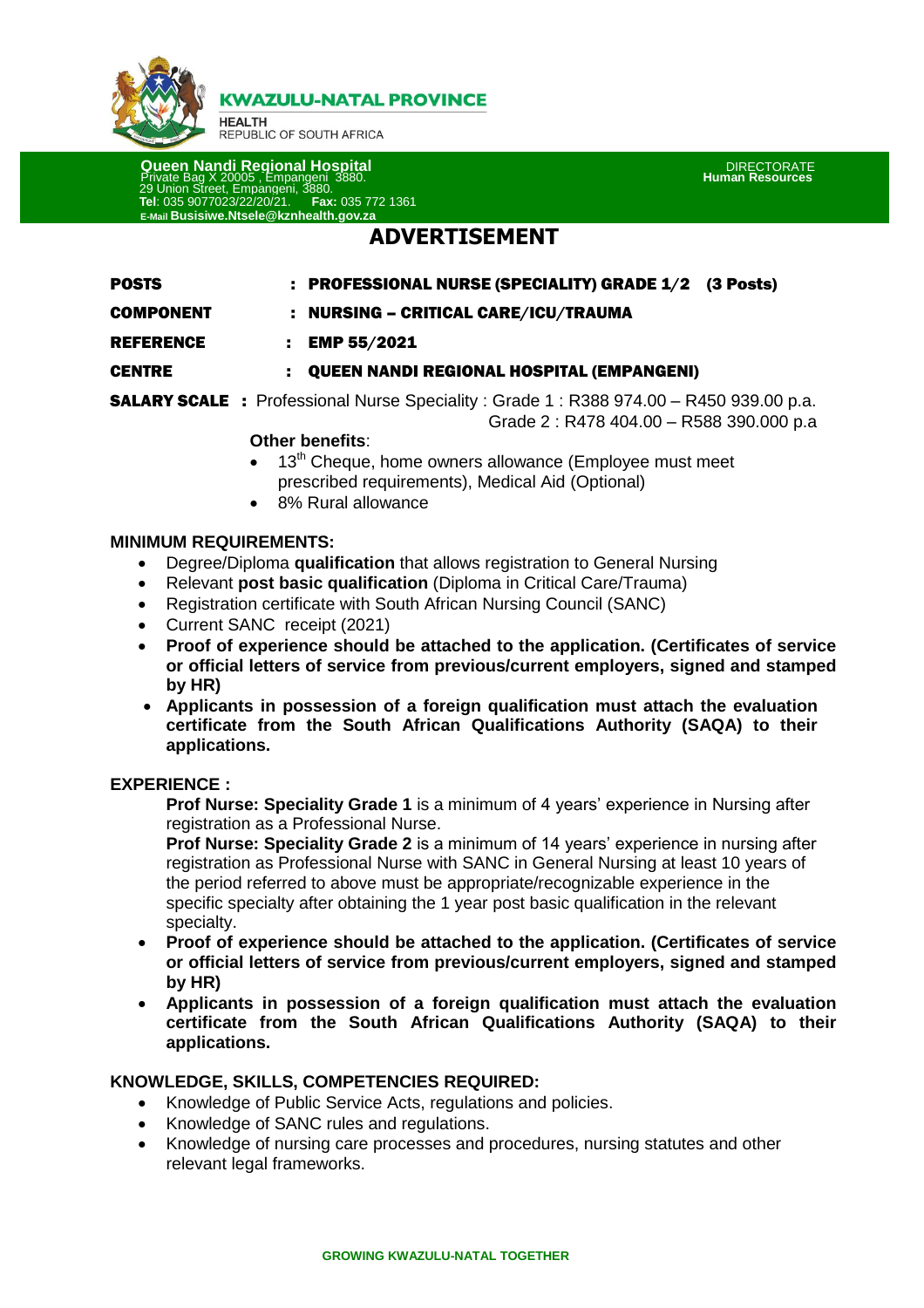

-2- Advert Prof Nurse: Speciality– QNRH Hospital

- Good communication, verbal, written, leadership, interpersonal, problem solving, conflict management and decision making skills.
- Knowledge and experience in implementation of Batho Pele Principles and Patient's Rights Charter, Code of Conduct. Team building and diversity Management skills.

# **KEY PERFORMANCE AREAS:**

- Provision of optimal, holistic specialized critical nursing care with set standards within professional / legal framework.
- Provision of quality services through setting of standards, policies and procedures.
- Participate in the implementation of National Priorities clinical guidelines, protocols.
- Maintain accurate and complete patient records according to legal requirements.
- Exercise control over discipline, grievance and labour relations issues.
- Promote good working relationships amongst staff and patients.
- Assist in supervision and development of all nursing staff. Reduction of maternal and child mortality and morbidity rate.
- Ensure effective participation in all hospital programs e.g. IPC, Quality Assurance, etc.
- Provide a Safe, therapeutic and hygienic environment for patients, visitors and staff.
- Be able to manage ventilated babies and mothers and report when necessary

# CLOSING DATE OF APPLICATIONS : 28.12.2021 **CONTACT ENQUIRIES: MRS J MARAIS 035 907 7005**

### DIRECTIONS TO CANDIDATES:

- 1. The following documents must be submitted:
	- a. Applica
	- b. tion for Employment Form (Z83), which is obtainable at any Government Department or the website : [www.kznhealth.gov.za.](http://www.kznhealth.gov.za/) Z83 application forms must be completed and signed
	- c. Certified copies of highest educational qualification not copies of certified copies.
	- d. Professional Registration Certificate.
	- e. Comprehensive Curriculum Vitae together with Copies of ID
- 2. The reference number must be indicated in the column provided on the form Z83 **e.g.** EMP 27/2011.
- **3. NB: Failure to comply with the above instructions will disqualify applicants.**
- 4. People with disabilities should feel free to apply.
- 5. The department is an equal opportunity, affirmative active employer, whose aim is to promote representivity in all occupational categories in the Institution.
- 6. Please note that due to a large number of applications envisaged to be received, applications will not be acknowledged. If there is no notification received within three months after the closing date, please regard your application as unsuccessful. Every shortlisted applicant will be advised of the outcome of his or her application in due course.
- 7. Employment Equity Target : African Male
- 8. Fingerprints will be taken on the day of the interview
- 9. The social media accounts of shortlisted applicants may be assessed.
- **10. The appointment is subject to positive outcome obtained from the NIA to the following checks: pre-employment screening and verification process including a CIPC (Companies Intellectual Property Commission) screening.**